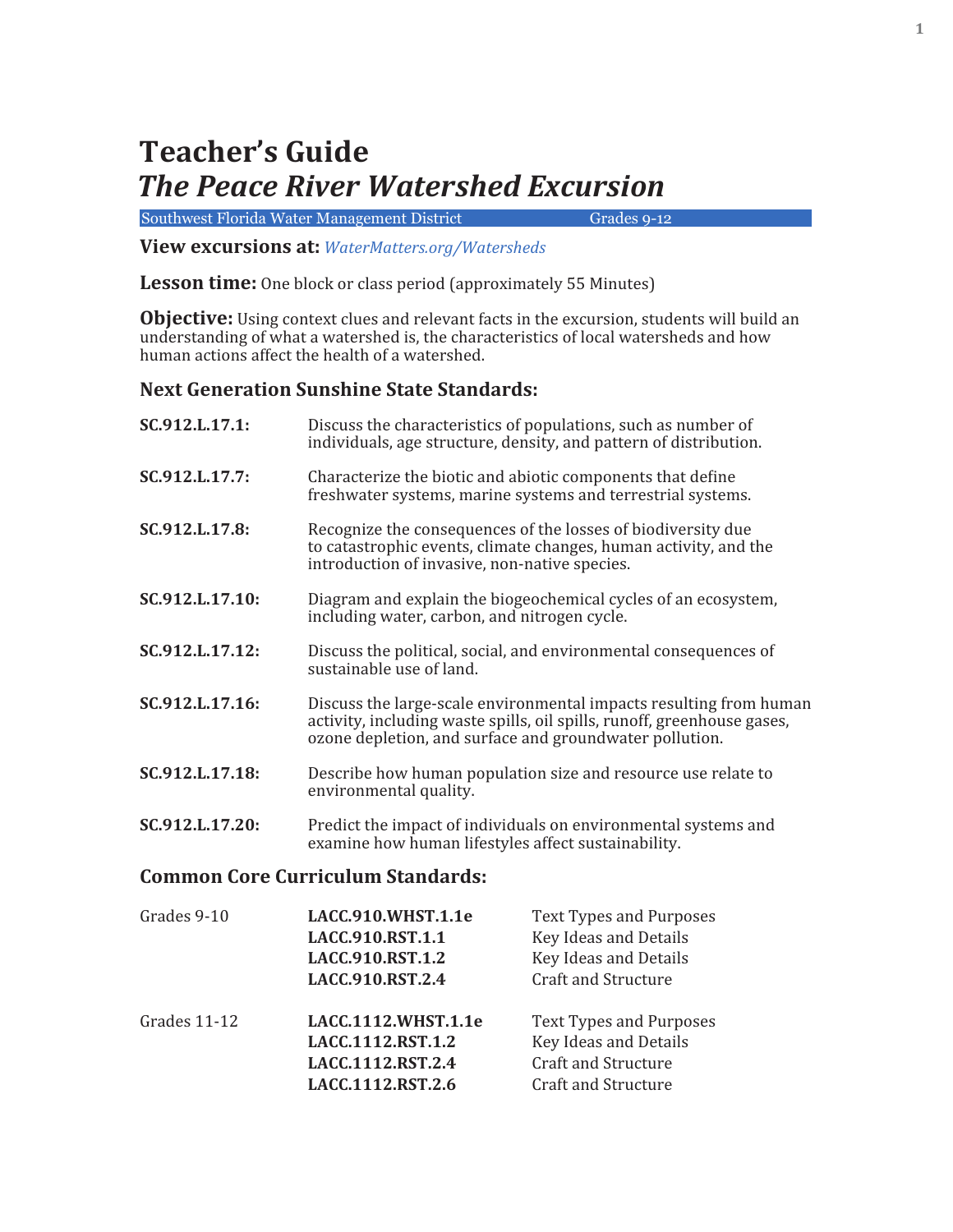## **Lesson Plan and Activities**

Southwest Florida Water Management District

#### **Vocabulary:**

| <b>Watershed:</b>      |                 |  | an area of land that water flows across as it moves toward a<br>common body of water, such as a stream, river, or coast                                                                                                                                                                                     |  |
|------------------------|-----------------|--|-------------------------------------------------------------------------------------------------------------------------------------------------------------------------------------------------------------------------------------------------------------------------------------------------------------|--|
|                        | Ecosystem:      |  | a biological community of interacting organisms and their<br>physical environment                                                                                                                                                                                                                           |  |
|                        | Tributary:      |  | a small stream or river that flows into a larger one                                                                                                                                                                                                                                                        |  |
|                        | <b>Estuary:</b> |  | a semi-enclosed body of water where fresh water mixes with<br>salt water                                                                                                                                                                                                                                    |  |
|                        | Ecology:        |  | the study of all the relationships in an environment                                                                                                                                                                                                                                                        |  |
|                        |                 |  |                                                                                                                                                                                                                                                                                                             |  |
| Engage:                |                 |  | (15 minutes) Students will take the pretest provided prior to<br>beginning the lesson. Review the vocabulary terms and ask aloud<br>the following questions to activate prior knowledge:                                                                                                                    |  |
|                        |                 |  | • Describe what would happen to humans and animals if a river<br>dried up.                                                                                                                                                                                                                                  |  |
|                        |                 |  | • What types of animals and trees would you find around a<br>river in Florida?                                                                                                                                                                                                                              |  |
|                        |                 |  | • What are some recreational activities people can do along<br>the river?                                                                                                                                                                                                                                   |  |
| <b>Explore/Explain</b> |                 |  | (20-25 minutes) Pass the student worksheet out and ask students<br>to go to WaterMatters.org/Watersheds, scroll to the bottom of the<br>webpage and click on the Peace River. Then ask students to<br>complete the student worksheet while moving through the sections.                                     |  |
| <b>Extend:</b>         |                 |  | (10 minutes) Bring the class together after 20 minutes to discuss<br>some of the questions on the student worksheet. If time allows,<br>consider using "Think-Pair-Share" and pair students with one<br>another to share their answers. Then ask each pair to share one of<br>their answers with the class. |  |
| <b>Evaluate:</b>       |                 |  | (10 minutes) Students will take a pretest prior to beginning the<br>virtual watershed excursion and a posttest (same as pretest) after<br>viewing the excursion and completing the worksheet.                                                                                                               |  |

#### **Additional links:**

Visit *WaterMatters.org/Education/Teacher-Resources* to view all seven virtual watershed excursions and the coordinating teacher's guides. At this site, you can also view the Florida Watersheds video (11 minutes) under the "Water Education Videos" tab and download the coordinating middle or high school teacher's guides.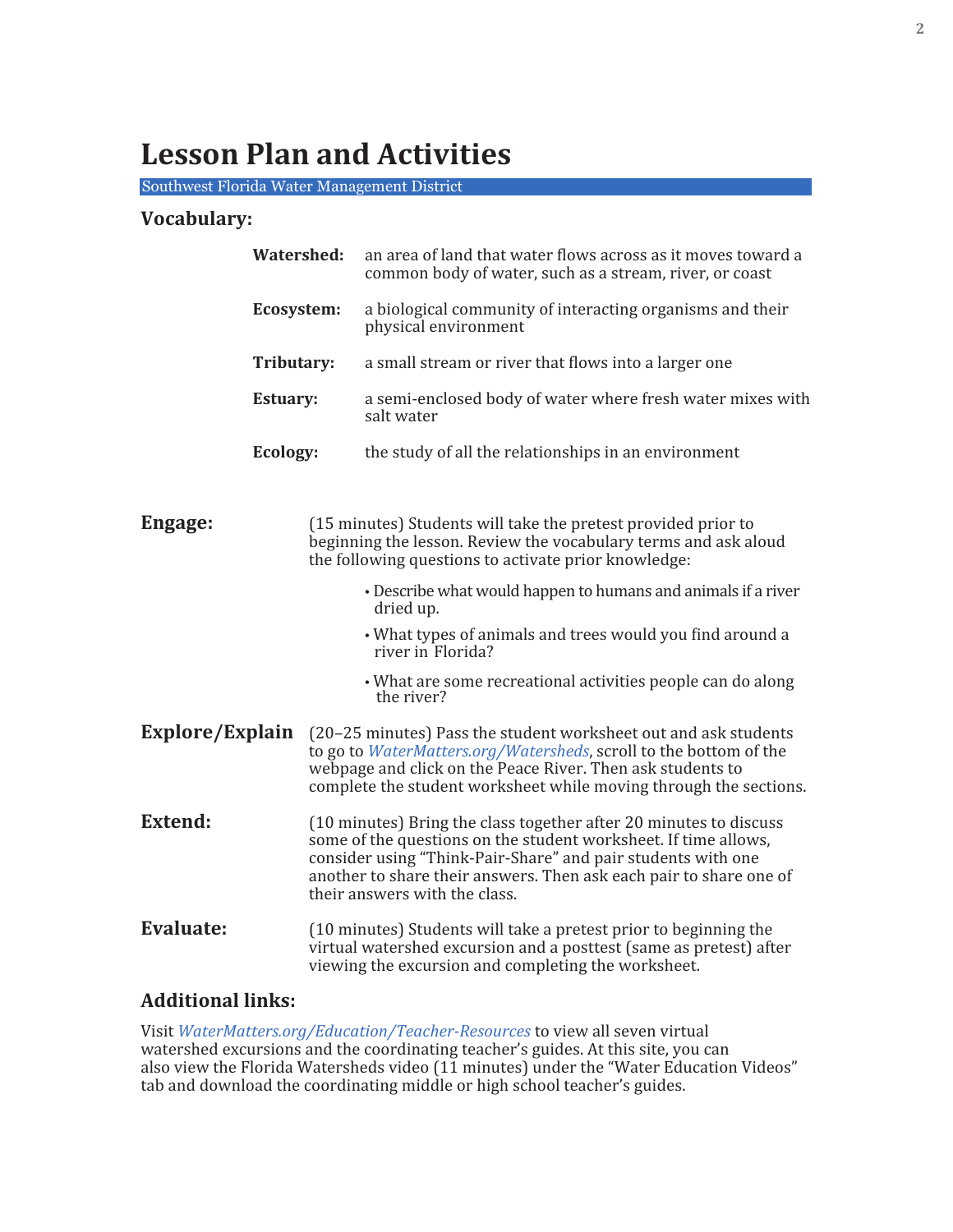## **Teacher Answer Key**  *The Peace River Watershed Excursion*

Southwest Florida Water Management District

## **Pre-/posttest Answer Key**

- 1) b.
- 2) c.
- 3) a.
- 4) c.
- 5) b.

## **Student Worksheet Answer Key**

- (1) Polk County
- (2) Charlotte Harbor estuary
- (3) reenters the atmosphere
- (4) decomposing plant material
- (5) phosphate
- (6) estuary
- (7) Saddle Creek and Peace Creek
- (8) Payne Creek
- (9) brackish and tidally influenced
- (10) possible answers: palmettos, cypress, water locust, sweet gum, cabbage palm, live oak and mangroves
- (11) salty
- (12) possible answers: black bears, raccoons, opossums, armadillos, white-tailed deer, panthers, gray foxes, gopher tortoises, sandhill cranes and limpkins
- (13) Manatees
- (14) Peace, Myakka and Caloosahatchee rivers
- (15) ecological integrity
- (16) nutrients
- (17) facultative halophytes
- (18) Rio de la Paz
- (19) Big Cypress Swamp
- (20) phosphorus
- (21) "Bone Valley"
- (22) possible answers: natural factors, geology, rainfall, human in�luences, groundwater use, land use changes
- (23) Lake Hancock
- (24) natural buffers
- (25) conservation lands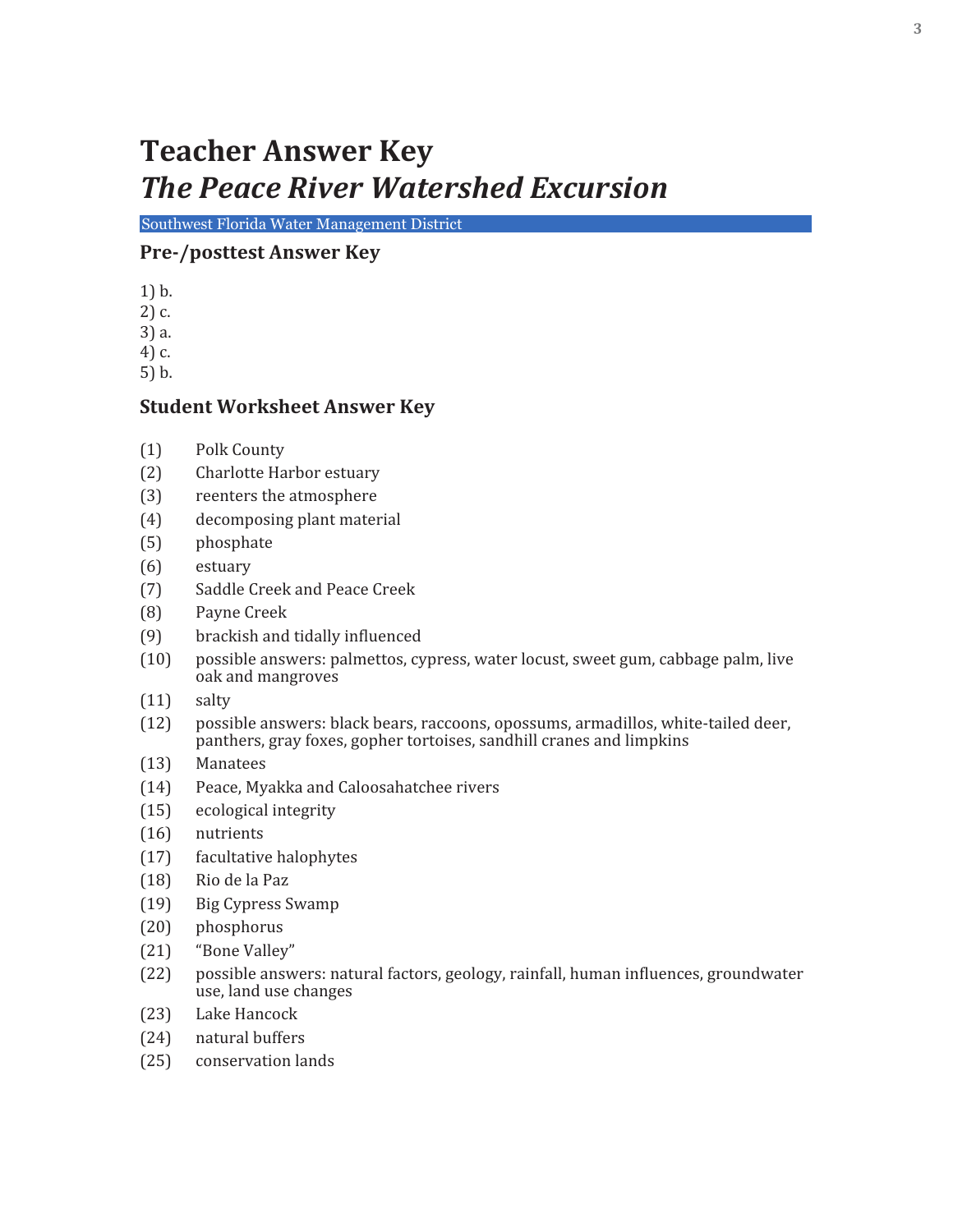## **Pre- and Posttest**  *The Peace River Watershed Excursion*

Southwest Florida Water Management District

- 1) Which of the following statements about the Peace River is **false**?
	- a. It begins in Polk County.
	- b. It is an alluvial river.
	- c. It gets its fresh water from rainfall.

#### 2) Which of the following is **not** a bene�it of a mangrove ecosystem?

- a. Mangroves stabilize shorelines and prevent erosion.
- b. The leaves of mangrove trees supply nutrients to other organisms.
- c. both a. and b. are bene�its

3) Which of the following statements about the Peace River watershed is **true**?

- a. Phosphate changed agriculture and brought value to the land along the Peace River.
- b. Minimal land use changes over the past 150 years have prevented extensive groundwater withdrawals in the watershed.
- c. One tributary feeds the Peace River.
- 4) Which of the following was **not** a goal of the Lake Hancock projects implemented by the Southwest Florida Water Management District?
	- a. Improved water quality.
	- b. Increased aquatic vegetation.
	- c. Increased water storage.

5) The Charlotte Harbor…

- a. only receives water from the Peace River watershed.
- b. is protected by the Coastal & Heartland National Estuary Program.
- c. is one of the smallest estuaries in Florida.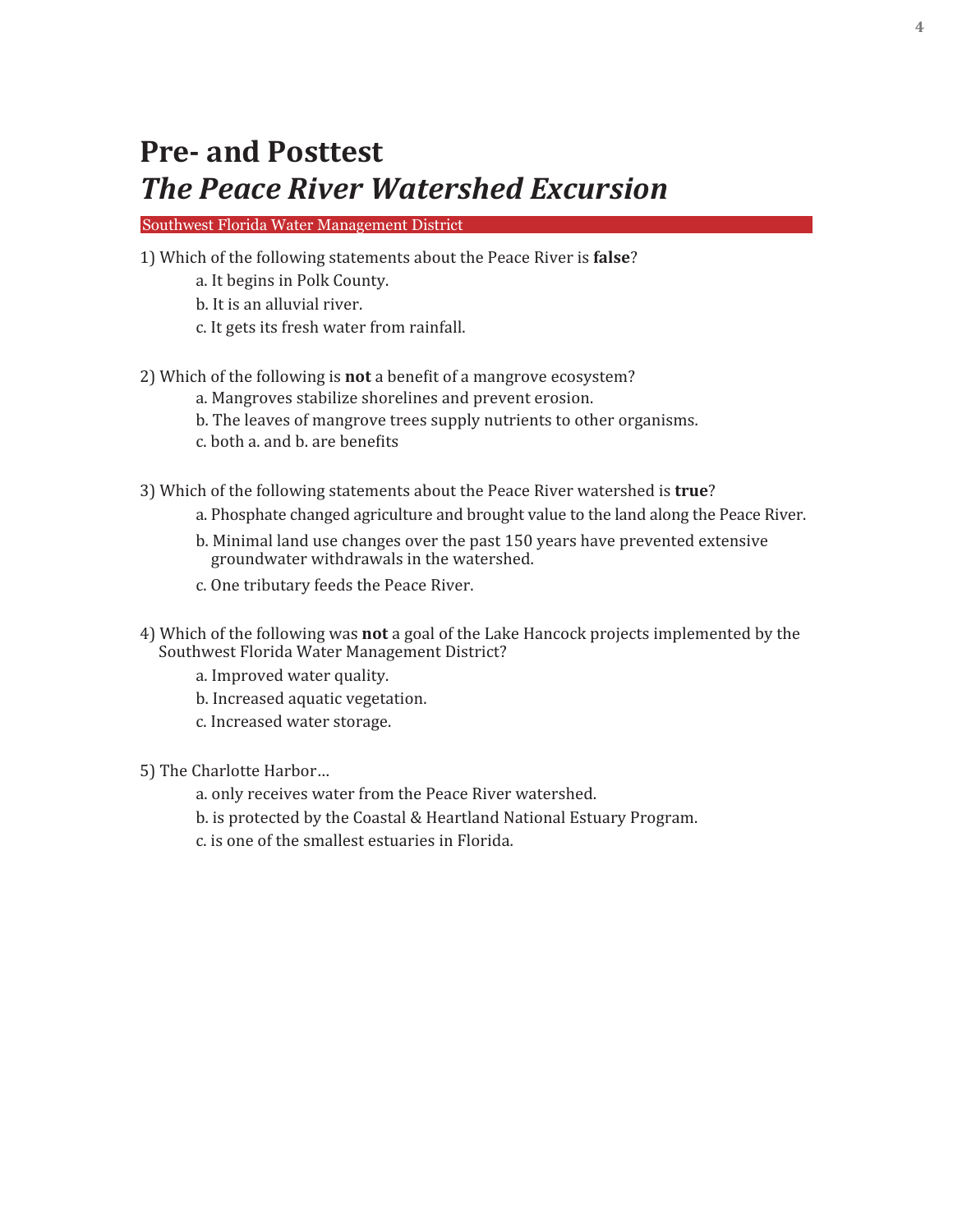# **Student Worksheet** *The Peace River Watershed Excursion*

Southwest Florida Water Management District

**Go to the Peace River Watershed Excursion at** *WaterMatters.org/Watersheds* **and complete the worksheet while moving through the sections of the excursion.** 

#### **Read the Introduction**

#### **Where the River Begins**

| The Peace River begins in northern (1) | and runs 105 miles to the |
|----------------------------------------|---------------------------|
| (2)                                    |                           |

## **Hydrology**

|                                                    | through evaporation and transpiration. A |
|----------------------------------------------------|------------------------------------------|
| blackwater river has dark, stained waters from (4) |                                          |

Fossil layers in the riverbed contain **(5)\_\_\_\_\_\_\_\_\_\_\_\_\_\_\_\_\_\_\_.** The Peace River's fresh water helps fuel the Charlotte Harbor's productive  $(6)$ \_\_\_\_\_\_\_\_\_\_\_\_\_\_\_\_\_.

## **Tributaries**

| The Peace River is fed by many tributaries. The (7) _____________                         | and                |
|-------------------------------------------------------------------------------------------|--------------------|
| meet to form the Peace River northeast of Bartow. One of only a                           |                    |
| handful of waterfalls in Florida is found on (8) _______________________________          | Shell Creek is the |
| southernmost tributary. Its outflow is controlled by a dam; above the dam is fresh water, |                    |
|                                                                                           |                    |

## **Ecological Diversity**

List three types of trees that can be found along the Peace River. **(10)\_\_\_\_\_\_\_\_\_\_\_\_\_\_\_\_\_\_\_\_\_\_\_\_, \_\_\_\_\_\_\_\_\_\_\_\_\_\_\_\_\_\_\_\_\_\_\_\_\_\_\_, \_\_\_\_\_\_\_\_\_\_\_\_\_\_\_\_\_\_\_\_\_\_.** Mangroves increase in abundance as the water becomes **(11)\_\_\_\_\_\_\_\_\_\_\_\_\_\_\_\_\_\_.** List three types of animals that you would find along the Peace River. **(12)\_\_\_\_\_\_\_\_\_\_\_\_\_\_\_\_\_\_\_\_\_\_\_\_, \_\_\_\_\_\_\_\_\_\_\_\_\_\_\_\_\_\_\_\_\_\_\_\_\_\_\_, \_\_\_\_\_\_\_\_\_\_\_\_\_\_\_\_\_\_\_\_\_\_. (13)\_\_\_\_\_\_\_\_\_\_\_\_\_\_\_\_\_\_\_\_** are common in the Charlotte Harbor estuary where they congregate during the winter.

## **Charlotte Harbor**

The following watersheds provide fresh water to the Charlotte Harbor:

**(14)\_\_\_\_\_\_\_\_\_\_\_\_\_\_\_\_\_\_\_\_\_\_\_\_, \_\_\_\_\_\_\_\_\_\_\_\_\_\_\_\_\_\_\_\_\_\_\_\_\_\_\_** and **\_\_\_\_\_\_\_\_\_\_\_\_\_\_\_\_\_\_\_\_\_\_.** The Coastal & Heartland National Estuary Partnership was created to protect the estuary's water quality and **(15)\_\_\_\_\_\_\_\_\_\_\_\_\_\_\_\_\_\_\_\_\_\_\_\_\_\_\_\_\_\_\_.**